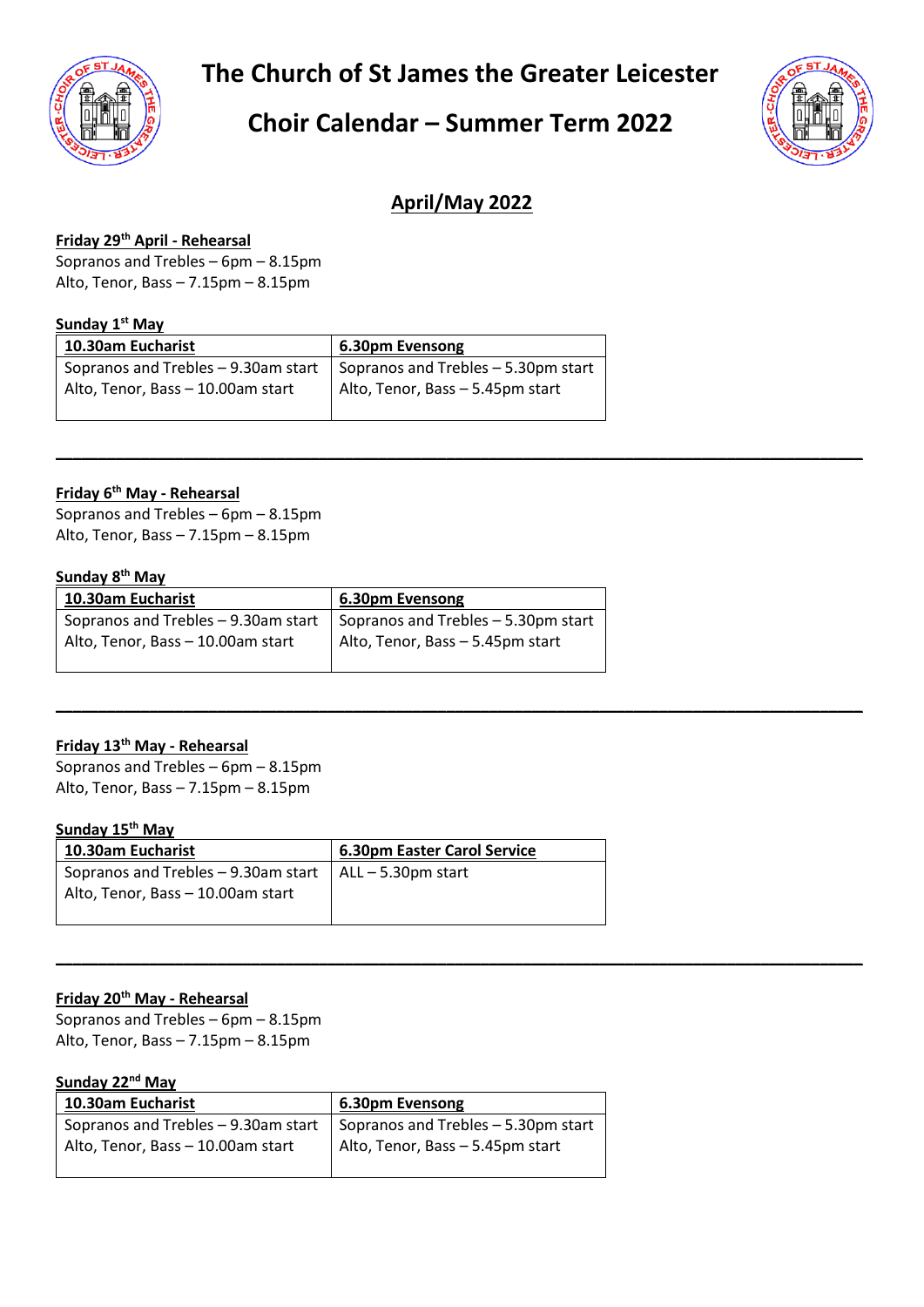# **May (cont.)**

## **Friday 27th May – Rehearsal**

Sopranos and Trebles – 6pm – 8.15pm Alto, Tenor, Bass – 7.15pm – 8.15pm

**Sunday 29th May – HALF TERM BREAK**

# **June 2022**

**\_\_\_\_\_\_\_\_\_\_\_\_\_\_\_\_\_\_\_\_\_\_\_\_\_\_\_\_\_\_\_\_\_\_\_\_\_\_\_\_\_\_\_\_\_\_\_\_\_\_\_\_\_\_\_\_\_\_\_\_\_\_\_\_\_\_\_\_\_\_\_\_\_\_\_\_\_\_\_\_\_\_\_\_\_\_\_\_\_\_\_\_\_\_\_**

**\_\_\_\_\_\_\_\_\_\_\_\_\_\_\_\_\_\_\_\_\_\_\_\_\_\_\_\_\_\_\_\_\_\_\_\_\_\_\_\_\_\_\_\_\_\_\_\_\_\_\_\_\_\_\_\_\_\_\_\_\_\_\_\_\_\_\_\_\_\_\_\_\_\_\_\_\_\_\_\_\_\_\_\_\_\_\_\_\_\_\_\_\_\_\_**

**\_\_\_\_\_\_\_\_\_\_\_\_\_\_\_\_\_\_\_\_\_\_\_\_\_\_\_\_\_\_\_\_\_\_\_\_\_\_\_\_\_\_\_\_\_\_\_\_\_\_\_\_\_\_\_\_\_\_\_\_\_\_\_\_\_\_\_\_\_\_\_\_\_\_\_\_\_\_\_\_\_\_\_\_\_\_\_\_\_\_\_\_\_\_\_**

**\_\_\_\_\_\_\_\_\_\_\_\_\_\_\_\_\_\_\_\_\_\_\_\_\_\_\_\_\_\_\_\_\_\_\_\_\_\_\_\_\_\_\_\_\_\_\_\_\_\_\_\_\_\_\_\_\_\_\_\_\_\_\_\_\_\_\_\_\_\_\_\_\_\_\_\_\_\_\_\_\_\_\_\_\_\_\_\_\_\_\_\_\_\_\_**

#### **Friday 3 rd June – HALF TERM BREAK**

#### **Sunday 5 th June - Pentecost**

| 10.30am Eucharist                                                             | 6.30pm Evensong                  |
|-------------------------------------------------------------------------------|----------------------------------|
| Sopranos and Trebles $-9.30$ am start   Sopranos and Trebles $-5.30$ pm start |                                  |
| Alto, Tenor, Bass - 10.00am start                                             | Alto, Tenor, Bass - 5.45pm start |
|                                                                               |                                  |

# **Friday 10th June - Rehearsal**

Sopranos and Trebles – 6pm – 8.15pm Alto, Tenor, Bass – 7.15pm – 8.15pm

## **Sunday 12th June – Trinity Sunday**

| 10.30am Eucharist                   | 6.30pm Evensong                     |
|-------------------------------------|-------------------------------------|
| Sopranos and Trebles - 9.30am start | Sopranos and Trebles - 5.30pm start |
| Alto, Tenor, Bass - 10.00am start   | Alto, Tenor, Bass - 5.45pm start    |

#### **Friday 17th June - Rehearsal**

Sopranos and Trebles – 6pm – 8.15pm Alto, Tenor, Bass – 7.15pm – 8.15pm

# **Sunday 19th June**

| 10.30am Eucharist                                                         | 6.30pm Evensong                  |
|---------------------------------------------------------------------------|----------------------------------|
| Sopranos and Trebles – 9.30am start   Sopranos and Trebles – 5.30pm start |                                  |
| Alto, Tenor, Bass - 10.00am start                                         | Alto, Tenor, Bass - 5.45pm start |

# **Friday 24th June - Rehearsal**

Sopranos and Trebles – 6pm – 8.15pm Alto, Tenor, Bass – 7.15pm – 8.15pm

# **Sunday 26th June**

| 10.30am Eucharist                                                             | 6.30pm Evensong                  |
|-------------------------------------------------------------------------------|----------------------------------|
| Sopranos and Trebles $-9.30$ am start   Sopranos and Trebles $-5.30$ pm start |                                  |
| Alto, Tenor, Bass - 10.00am start                                             | Alto, Tenor, Bass - 5.45pm start |